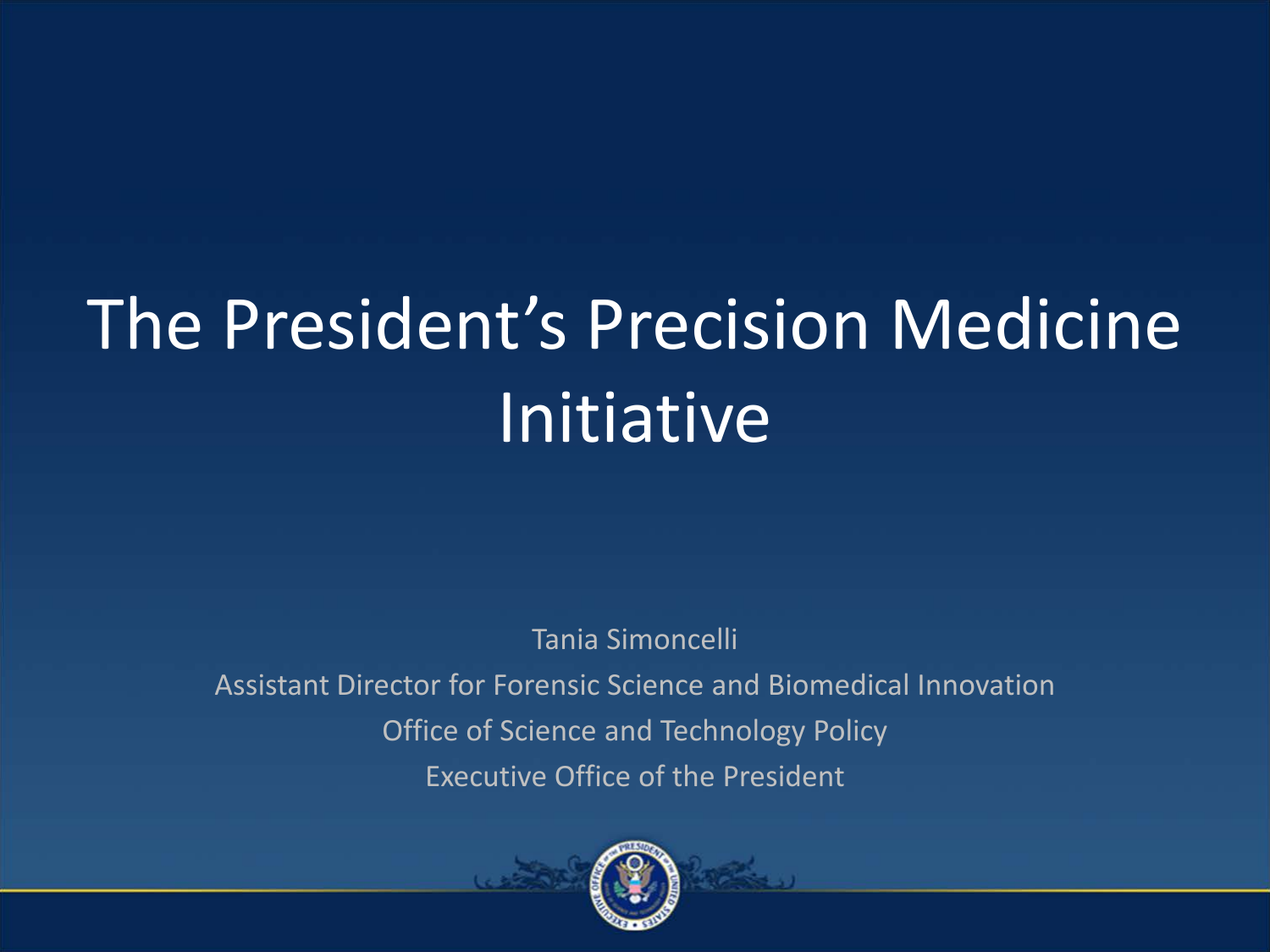### **Precision Medicine:**

- An emerging approach for disease prevention and treatment that takes into account people's individual variation in genes, environment and lifestyle.
- Not a new concept
	- Medicine has always been "personalized"
	- Consider prescription eyeglasses, blood typing…
- However, most therapies available today are designed for an "average patient."
- PM is about moving away from this "one-size-fits-all" approach.

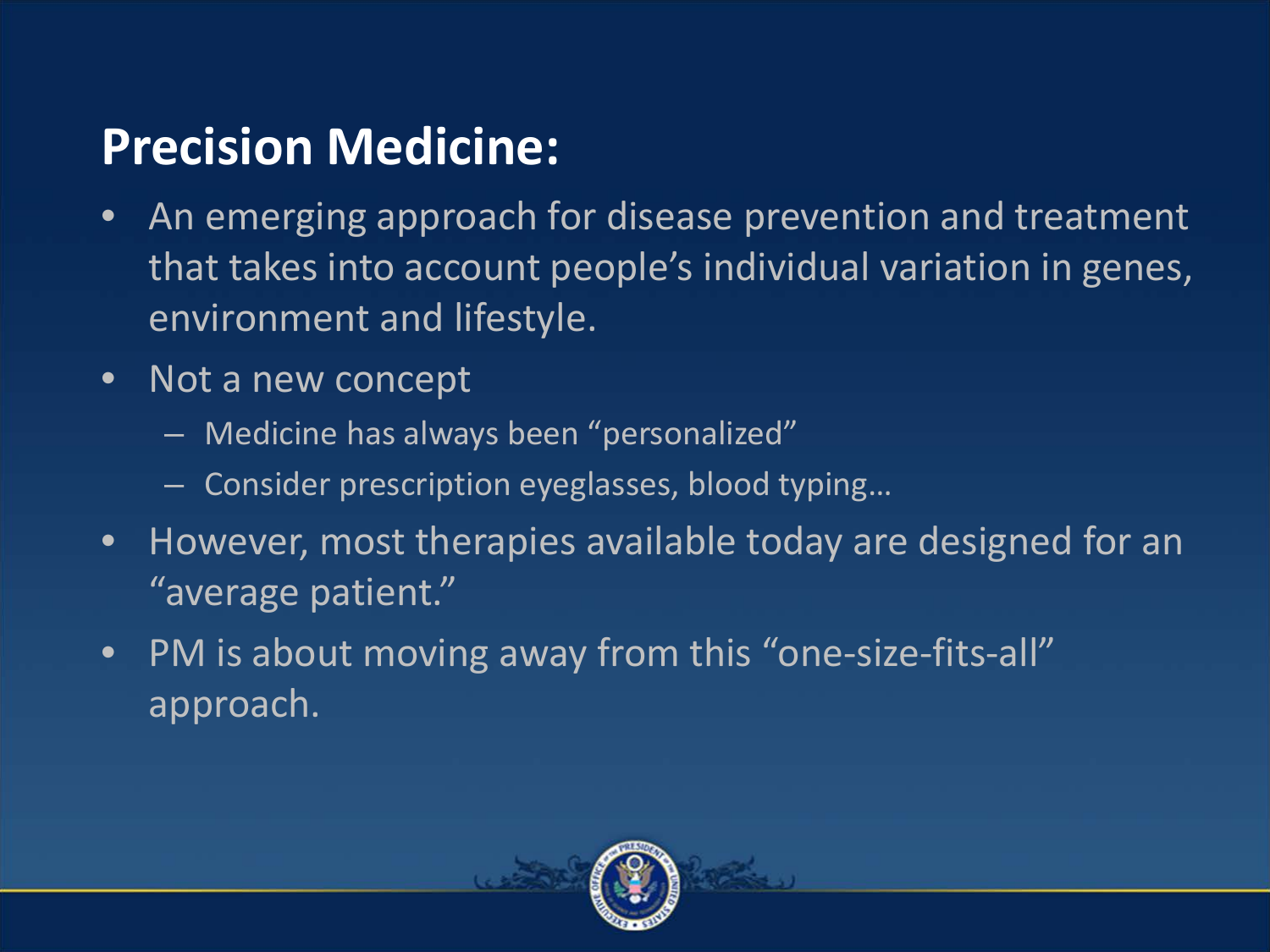### Precision Medicine Success Stories





William Elder Jr. **Emily Whitehead** 



Elana Simon





Melanie Nix Hugh and Beatrice Rienhoff



Kareem Abdul-Jabbar



Noah and Alexis Beery

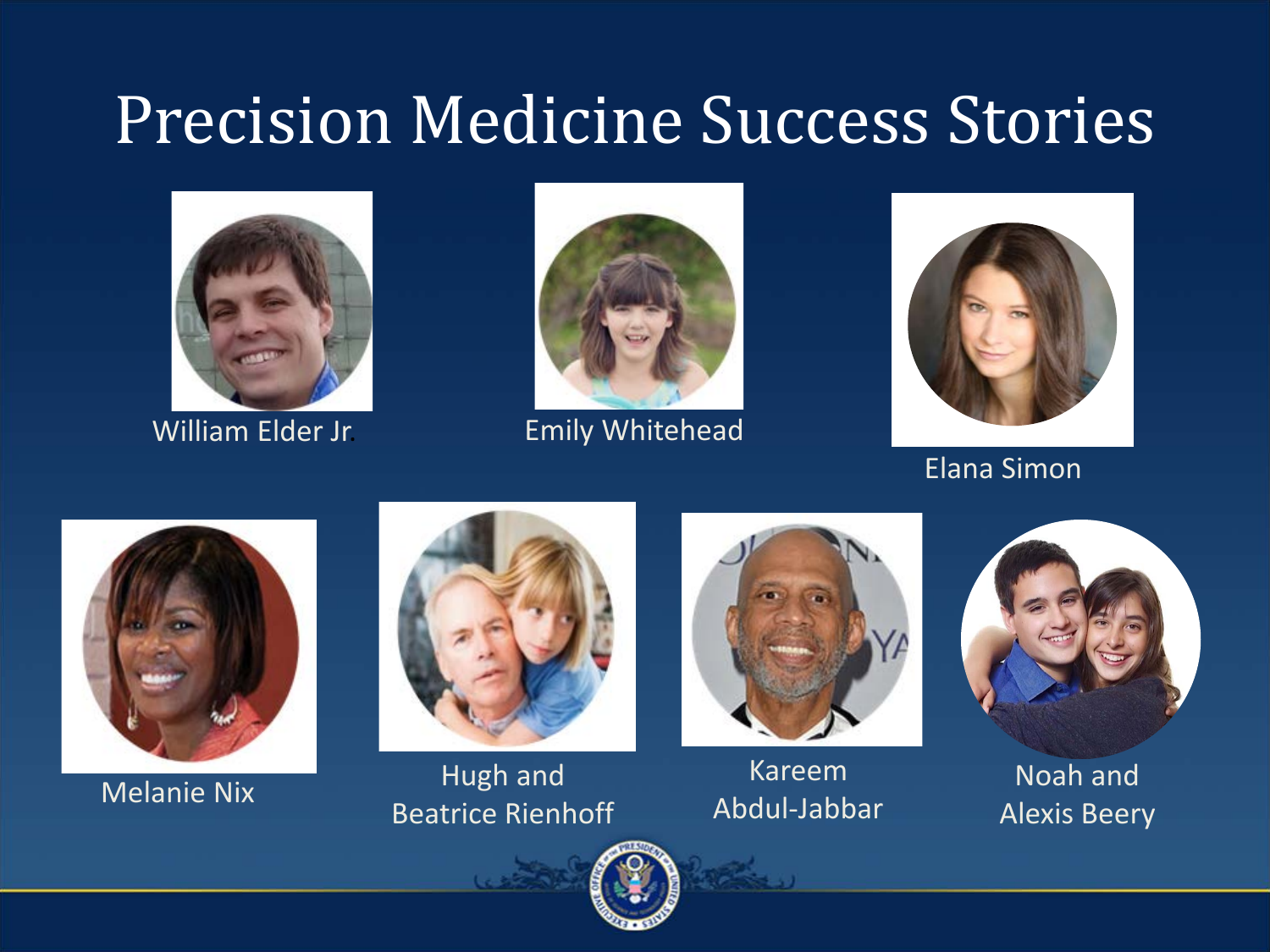

"And that's why we're here today. Because something called precision medicine … gives us one of the greatest opportunities for new medical breakthroughs that we have ever seen."

### President Barack Obama



January 30, 2015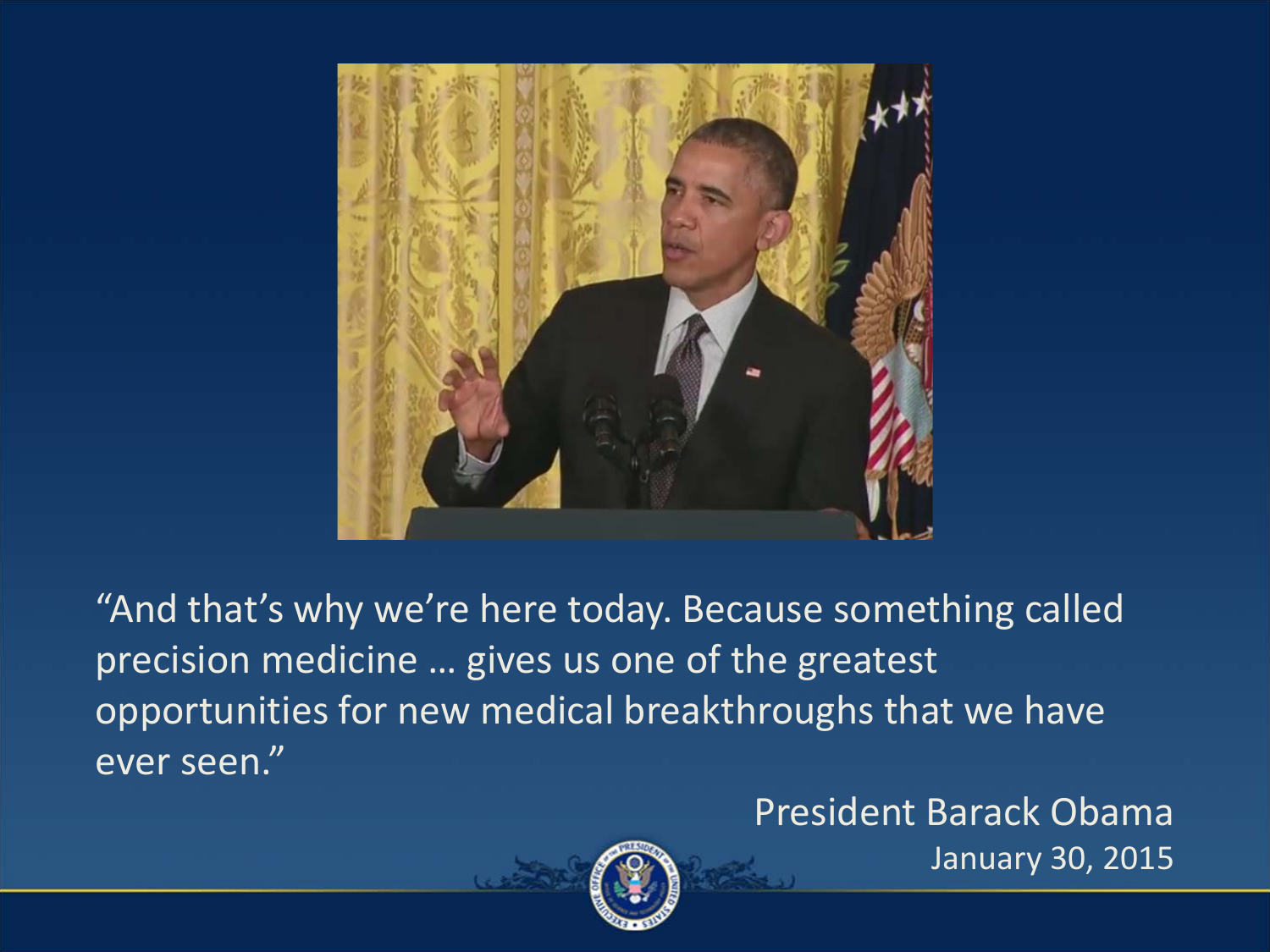### Precision Medicine Initiative (PMI) Mission Statement

*To enable a new era of medicine through research and technology that empowers patients, researchers, and providers to work together toward development of individualized treatments.*



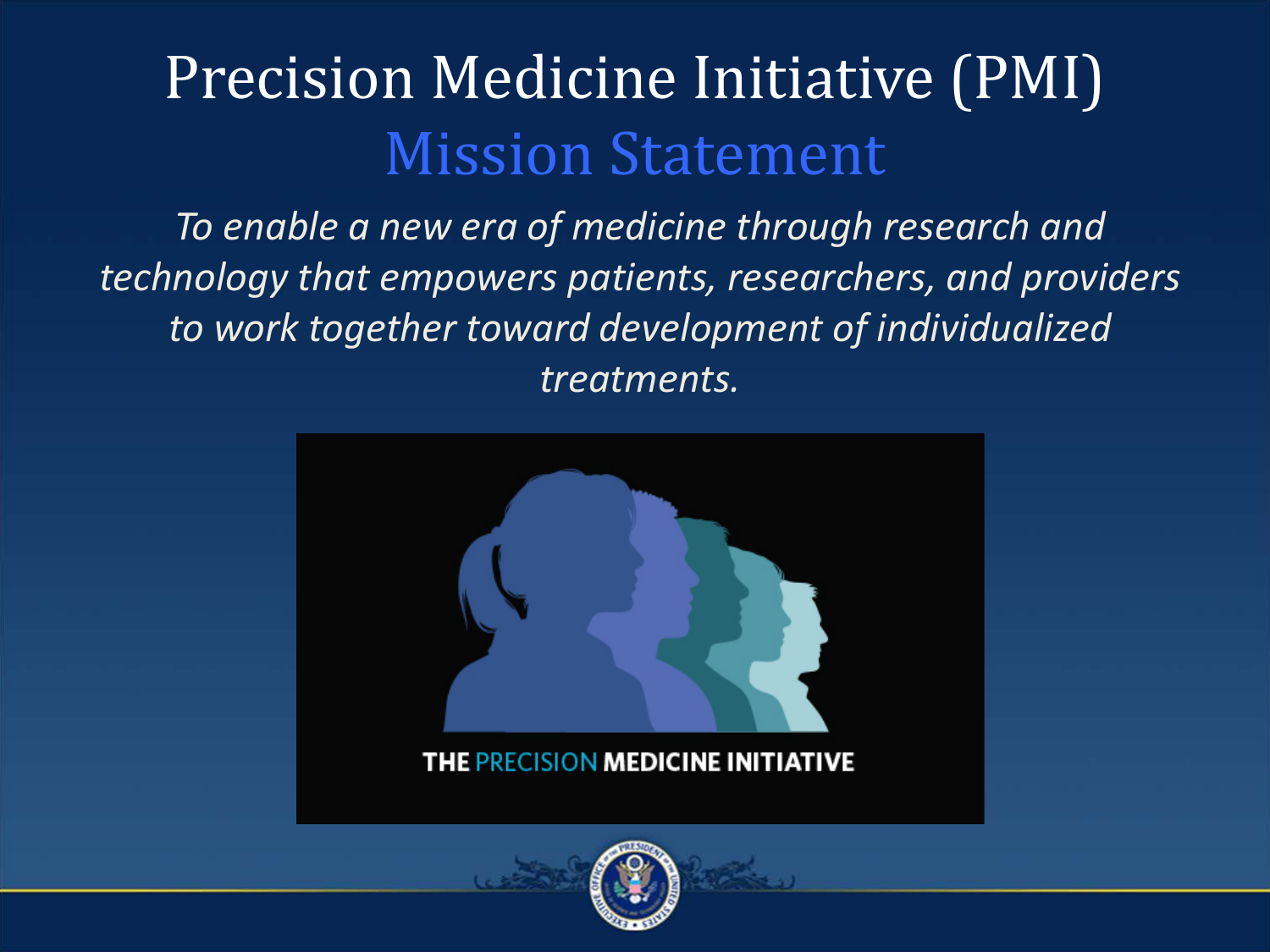### **Precision Medicine Initiative: Why Now?**









#### **EHRs**



#### Technologies



#### Patient Partnerships

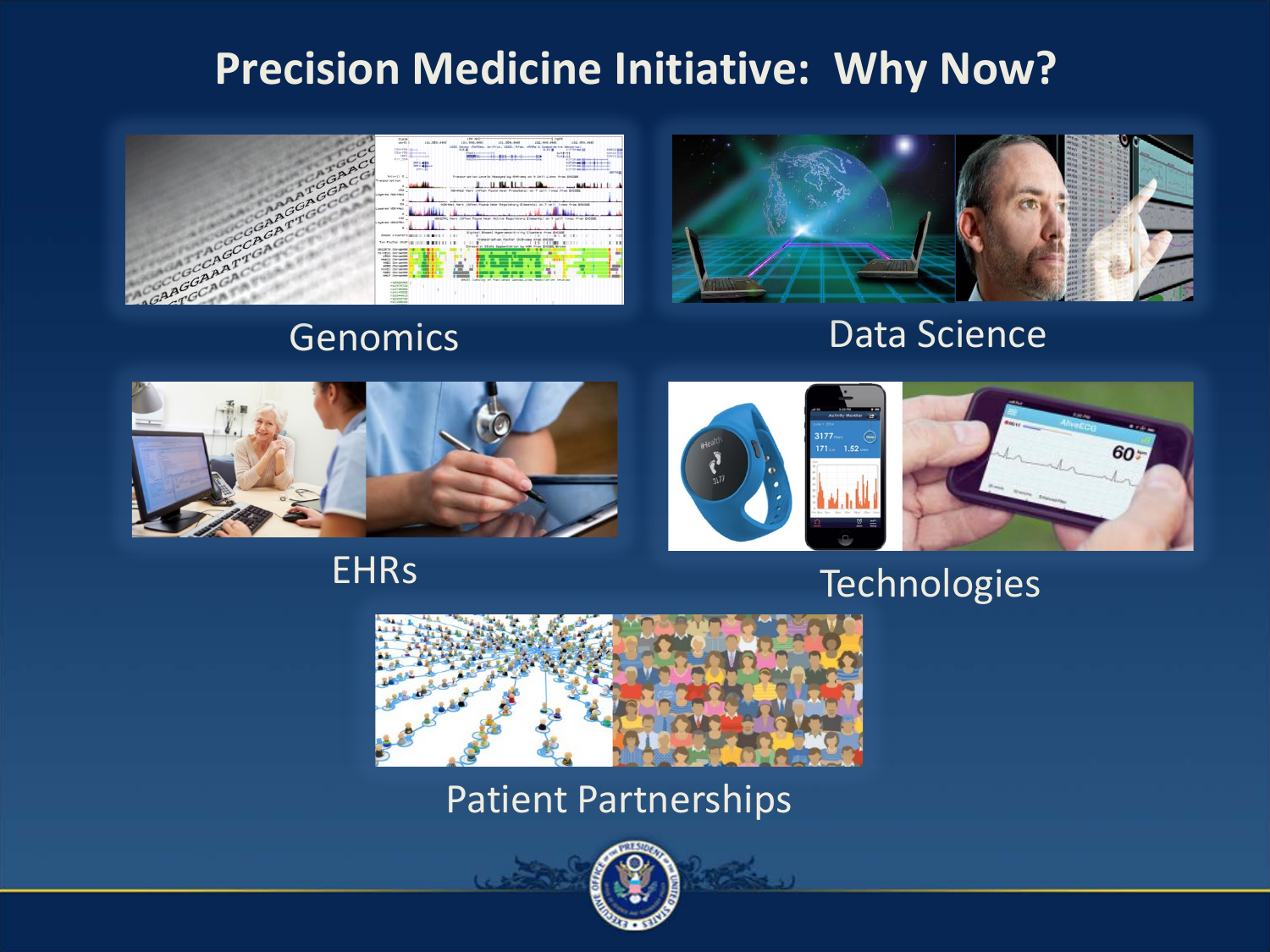#### **Cost per Genome**  $$100M$ toooooooooooo \$10M **Moore's Law**  $$1M$ \$100K **National Human Genome** appropriate \$10K **Research Institute** genome.gov/sequencingcosts  $$1K$ 2007  $2011$ 2001 2002 2003 2004 2005 2006 2008 2009 2010 2012 2013 2014

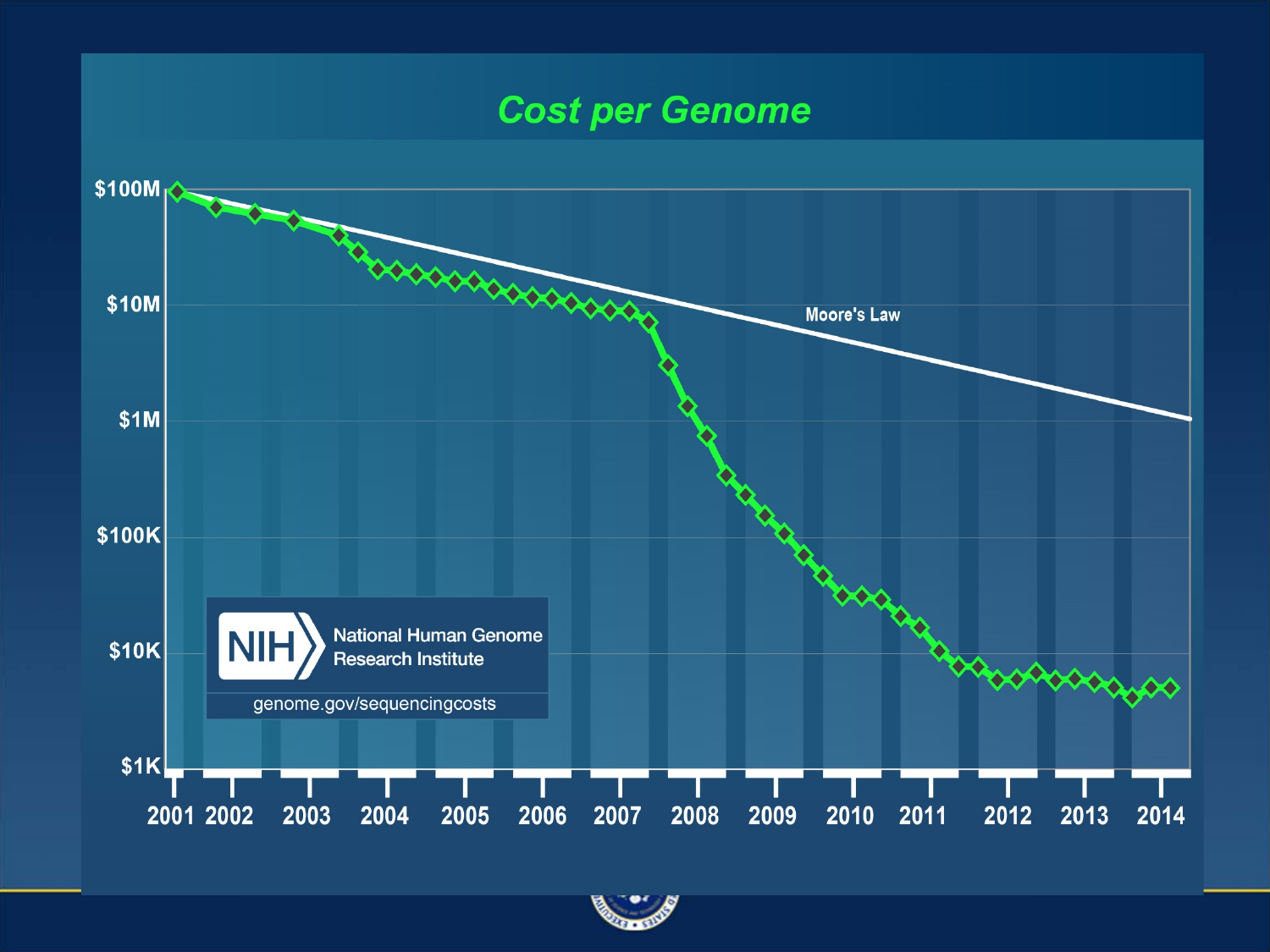### Precision Medicine Initiative: Timing is Everything

|                                                | <b>Ten Years Ago</b> | <b>Now</b>        |
|------------------------------------------------|----------------------|-------------------|
| Cost of sequencing a human<br>genome           | \$22,000,000         | $$1000 - $5000$   |
| Amount of Time to Sequence<br>a Human Genome   | 2 years              | $<$ 1 day         |
| Number of smart phones in<br>the United States | 1 million $(<2\%)$   | 160 million (58%) |
| <b>EHR Adoption (% providers)</b>              | 20-30%               | $>90\%$           |
| <b>Computing Power</b>                         | $\mathsf{n}$         | in x $16^{\circ}$ |

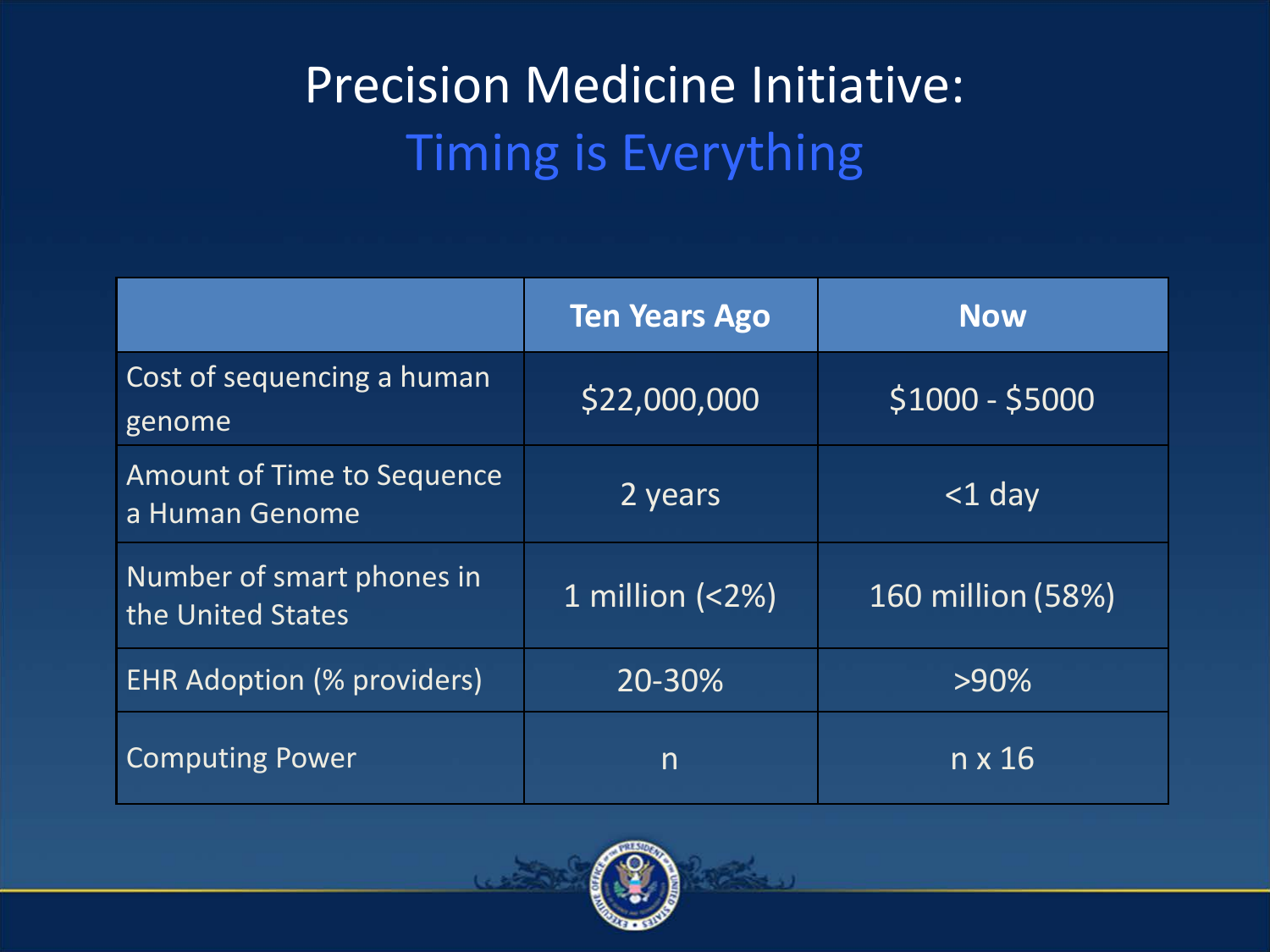### Precision Medicine Initiative

Vision: Build a broad research program to encourage creative approaches to precision medicine, test them rigorously, and, ultimately, use them to build the evidence base needed to guide clinical practice.

- Near Term: apply the tenets of precision medicine to a major health threat – cancer
- Longer Term: generate the knowledge base necessary to move precision medicine into virtually all areas of health and disease

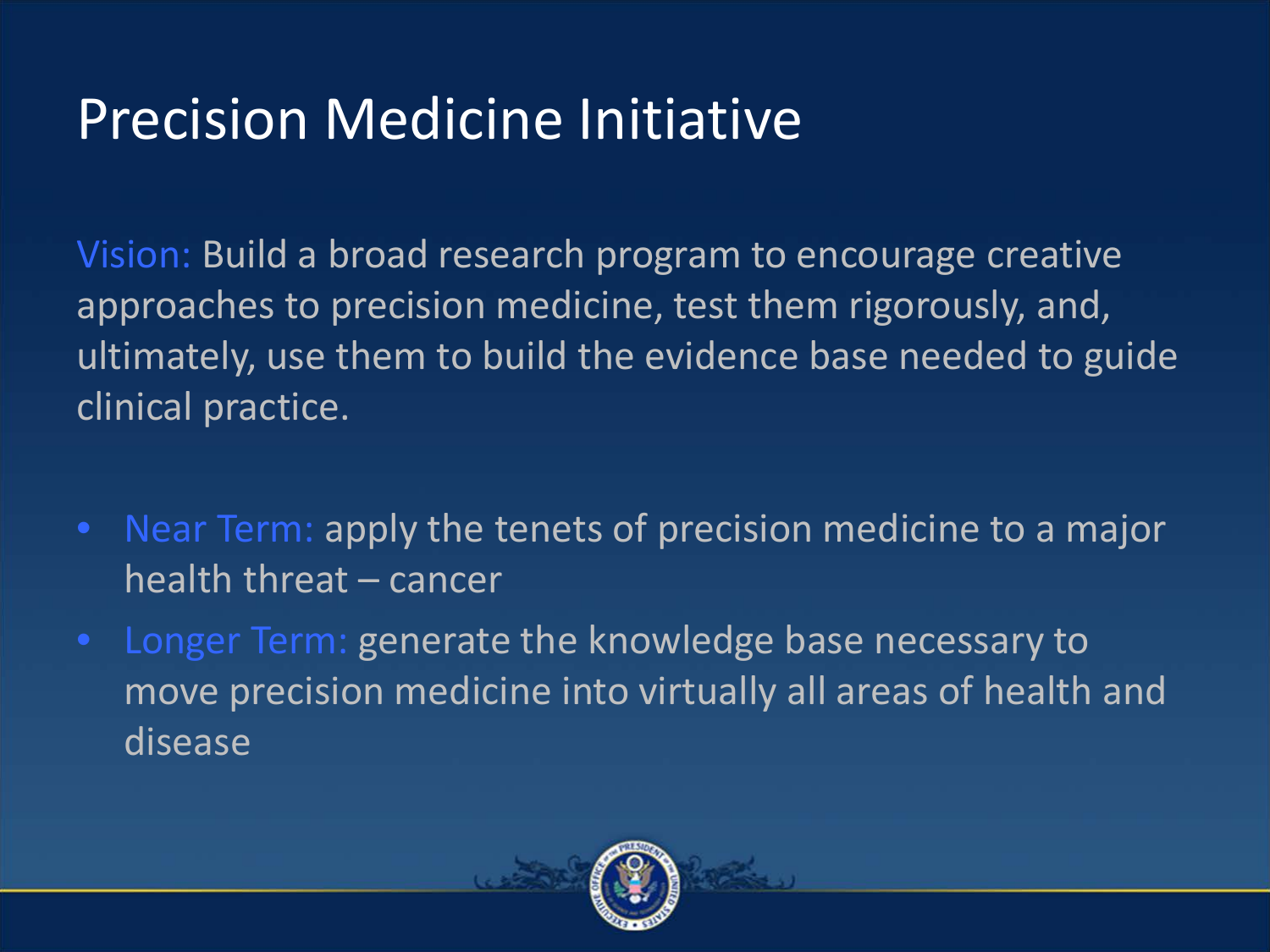### PMI: Core Components

- Cancer component (NCI)
	- Expand genetically-based clinical cancer trials
	- Explore fundamental aspects of cancer biology
	- Identify new cancer subtypes, therapeutic targets
	- Create a "cancer knowledge network" to generate and share new knowledge to fuel scientific discovery and guide treatment options.
- Creation of a national research cohort (NIH, others)
	- One million or more Americans who volunteer to participate in research.
	- Participants to have the opportunity to contribute diverse sources of data (e.g., medical records; genetic information; environmental and lifestyle data; data from mobile *devices)*
	- Broadly accessible to qualified researchers
		- Forge new model for scientific research that emphasizes engaged participants and open, responsible data sharing
- Regulatory modernization
	- Identify and support changes to advance precision medicine and protect public health
	- Development of a new approach for regulating NGS technologies (FDA)

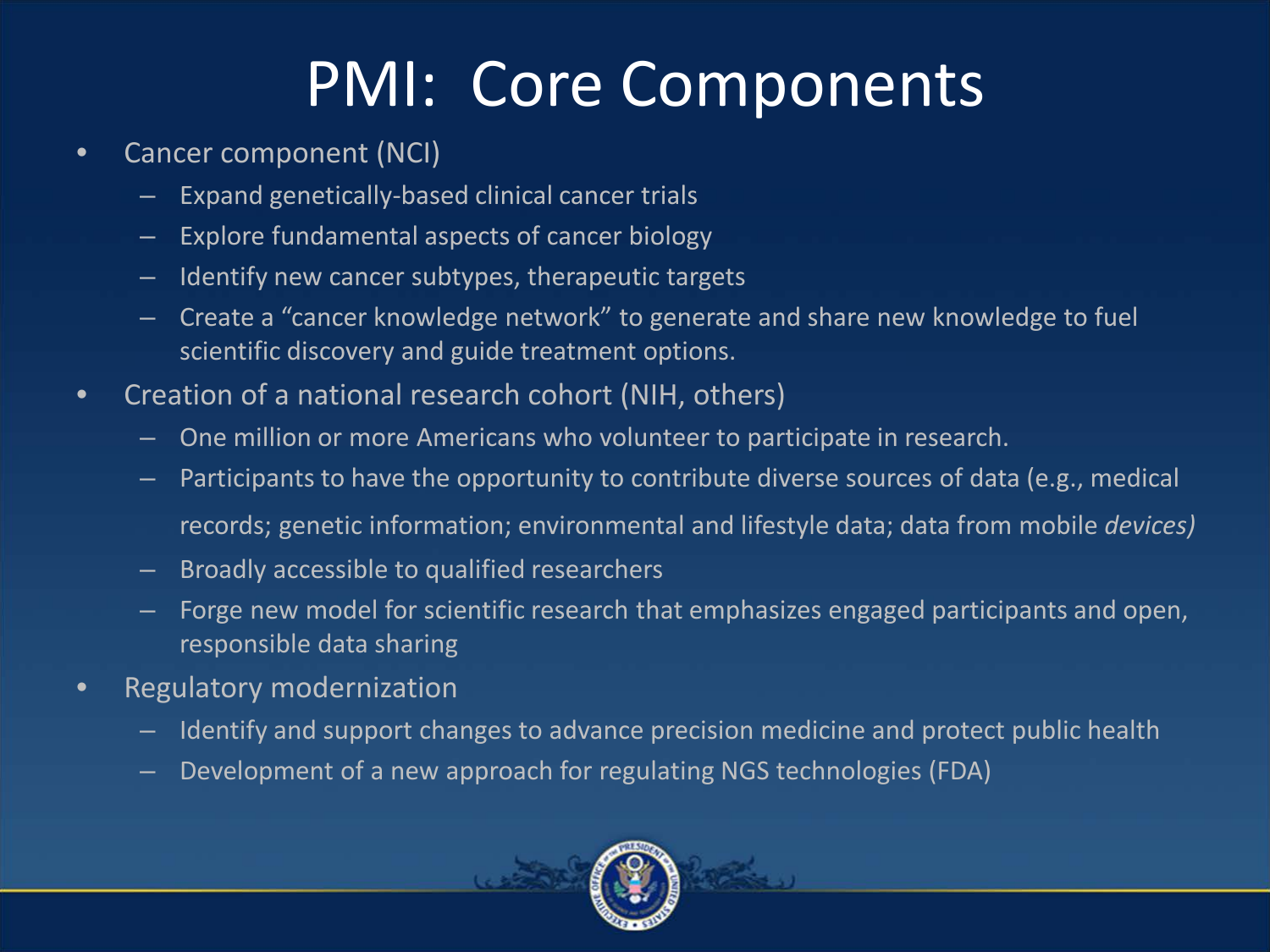### Core Activities

Cross-government working groups

- Participant engagement
- Stakeholder outreach
- Data infrastructure
- Regulatory modernization
- Privacy

NIH Advisory Committee Working Group

• Recommendations on Cohort Design

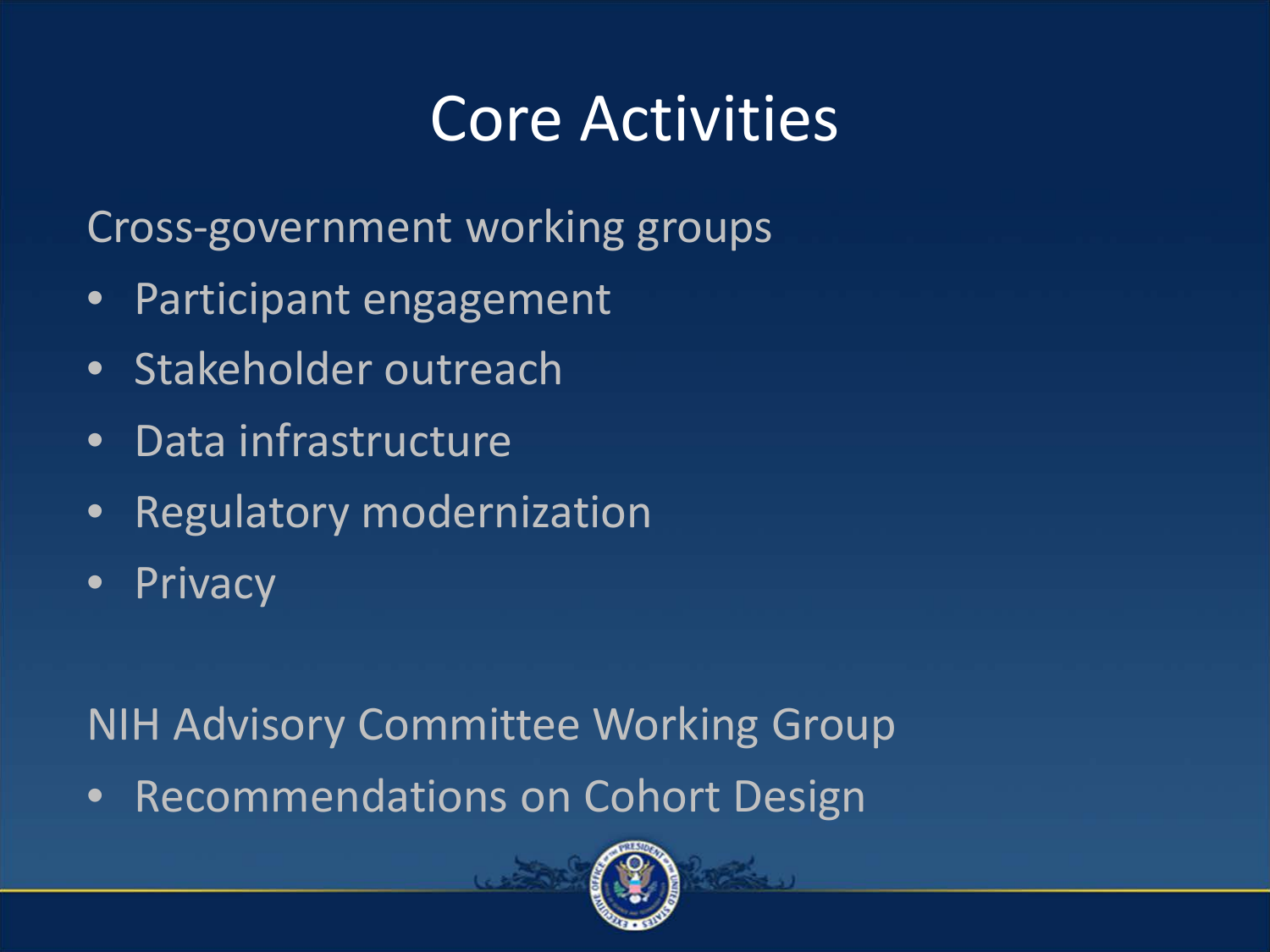## PMI and Privacy

**Goal:** Establish a framework for protecting the privacy and security of participants' information in PMI

- Develop a set of privacy principles to guide the development of the PMI cohort
- Identify gaps and other issues in current privacy and security protections, and propose policy changes to address those gaps.